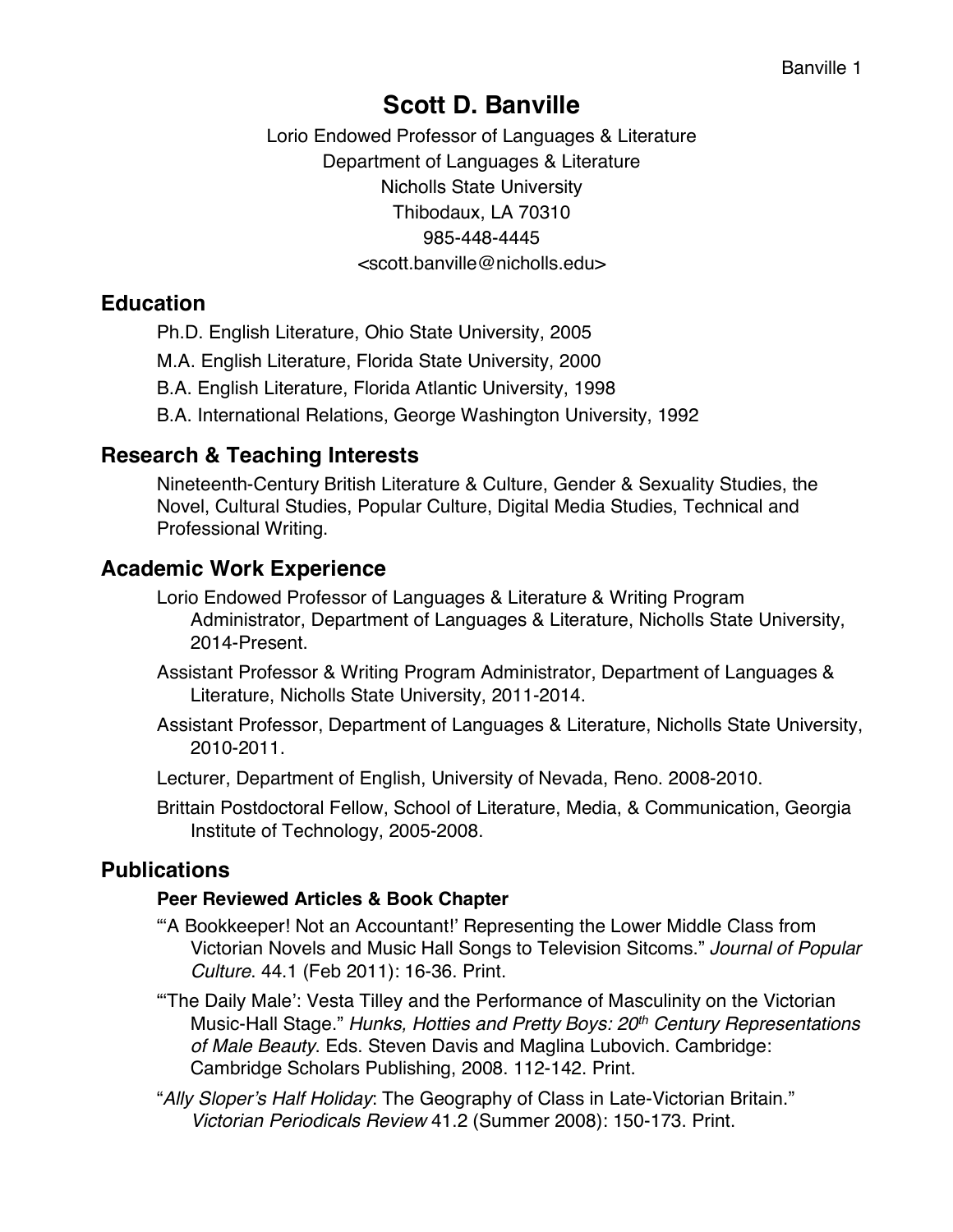#### **Book Review & Encyclopedia Entries**

- Review of *Bram Stoker, Dracula and the Victorian Gothic Stage*, by Catherine Wynne. *Victorian Periodicals Review* 47.3 (Fall 2014) : 520-521. Print.
- Review of *The Forgotten Writings of Bram Stoker*, ed. John Edgar Browning. *Victorian Periodicals Review* 46.2 (Summer 2013): 283-84. Print.
- Review of *Come Buy, Come Buy: Shopping and the Culture of Consumption in Victorian Women's Writing*, by Krista Lysack. *Victorian Periodicals Review* 43.3 (Fall 2010): 336-337. Print.
- "*Ally Sloper's Half-Holiday*." *Dictionary of Nineteenth-Century Journalism*. Eds. Laurel Brake, Marysa Demoor, and Margaret Beetham. Ghent; London: Academia Press of Ghent; The British Library, 2009. Print.
- Review of *Lyric and Labour in the Romantic Tradition*, by Anne Janowitz *ASECS Book Reviews Online*. American Society for Eighteenth-Century Studies, June 2000. Web.

### **Poetry**

"Desert Rising," Word by Word," and "North and East of Boise." *North Dakota Quarterly: 76.3* (Summer 2011): 59-62. Print.

## **Conference Presentations**

### **Literature & Cultural Studies**

- "Tony Pastor's Traveling Company: Making American Popular Culture one Performance at a Time." South Atlantic Modern Languages Association. Atlanta, GA. Nov. 3-5, 2017.
- "Making Transgression Respectable: Tony Pastor's New York City Vaudeville Theatre." "Transgressions,," 21<sup>st</sup> Annual Conference of the Victorian Interdisciplinary Studies Association of the Western United States. Austin, TX. October Sept. 29-Oct. 1, 2016.
- "From Matilda Alice Powles to Vesta Tilley to Lady de Frece: Fashioning Class and Gender Identities in the Late Nineteenth Century." "Victorian Self-Fashioning": 20<sup>th</sup> Annual Conference of the Victorian Interdisciplinary Studies Association of the Western United States. Denver, CO. October 22-24, 2015.
- "From Matilda Alice Powles to Vesta Tilley to Lady de Frece: The Fluidity of Class and Gender Identities." 2015 Interdisciplinary Nineteenth Century Studies. Atlanta, GA. April 16-19, 2015.
- "Harnessing the Energy of the Hive Minds: *Dracula* and Competing Modes of Collective Thought & Action." Interdisciplinary Nineteenth-Century Studies Conference—Nineteenth Century Energies. Houston, TX. March 27-30, 2014.
- "Bram Stoker's New Men: Re-Imagining Masculinities." "Victorian Modernities": 18th Annual Conference of the Victorian Interdisciplinary Studies Association of the Western United States. Portland, OR. November 14-16, 2013.
- "Tony Pastor and his Theaters: Crossroads of Nineteenth-Century Transatlantic Popular Culture." 17<sup>th</sup> Annual Conference of the Victorian Interdisciplinary Studies Association of the Western United States. "Victorian Transnationalism: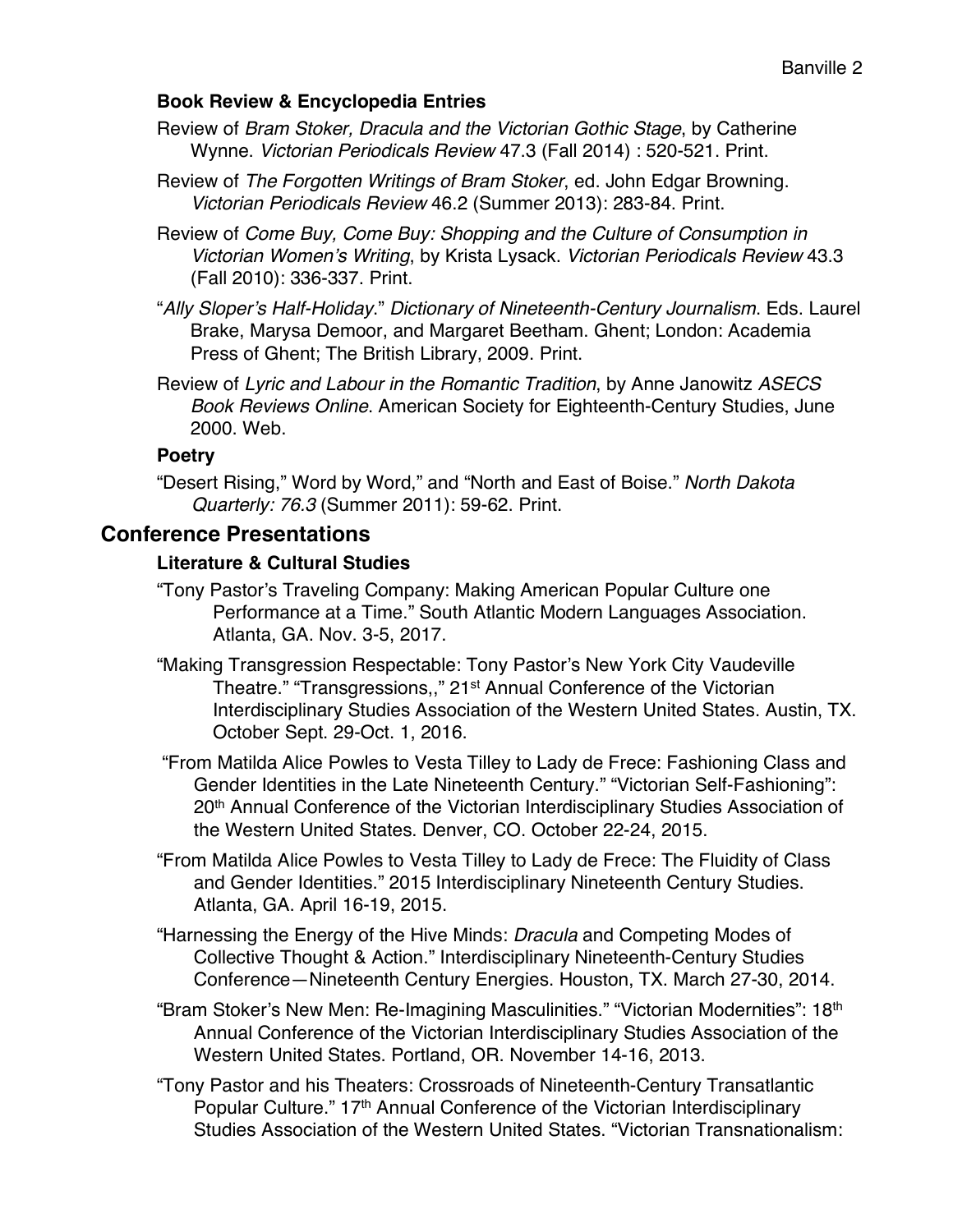The Atlantic Legacy in the Long 19<sup>th</sup> Century" at SUNY Plattsburgh. Plattsburgh, NY. Oct 11-13, 2012.

- "Tony Pastor and his Theaters: Crossroads of Nineteenth-Century Transatlantic Popular Culture." North American Victorian Studies Association. "Victorian Networks" at the University of Wisconsin. Madison, WI. Sept 27-30, 2012.
- "From Johnny Keats to Leonard Bast: The Vulgarity of Presumption in the Nineteenth Century." 16th Annual Conference Victorian Interdisciplinary Studies Association of the Western United States. "The Vulgar and the Proper: Victorian Manners and Mores" at the University of Houston. Houston, TX. Oct 13-15, 2011.
- ""I doubt; I fear; I think strange things": *Dracula* and the Anxiety of Knowing." 85th Meeting of the Louisiana Academy of Sciences at the University of Louisiana, Monroe, Monroe. LA. February 25-26, 2011.
- "From Threat to *Pater Familias*: Negotiating the Domestic in Trollope's *The Three Clerks* and Dickens's *David Copperfield*." 25<sup>th</sup> Annual Interdisciplinary Nineteenth-Century Studies Conference, "Family/Resemblance" at the University of Texas, Austin, Austin, TX. March 25-27, 2010.
- "Marketing the Music Hall: The Appropriation of the West End Club by the Lower Middle Class." Victorian Interdisciplinary Studies Association of the Western United States, Vancouver, BC Canada, October 15-17, 2009.
- "Vesta Tilley and the Performance of Female Autonomy on the Victorian Music-Hall Stage." Woman's Caucus Seminar, Rocky Mountain Modern Language Association, Reno, NV, October 9-11, 2008.
- "'I want all of these things, and you may depend on't': The Music Hall and the Desire for Social Mobility." Victorian Interdisciplinary Studies Association of the Western United States at the University of Washington, Seattle, WA, October 2-4, 2008.
- "The Early Closing Movement: Rescuing the Lower Middle Class from 'the Enormous Condescension of Posterity.'" 23rd Annual Interdisciplinary Nineteenth-Century Studies Conference, "The Emergence of Human Rights" at Marquette University, Milwaukee, WI, April 3-5, 2008.
- "The *Lion Comique* as *Flâneur*: The Music Hall, the Construction of Identity, and Social Mobility in Victorian Britain." Victorian Interdisciplinary Studies Association of the Western United States, Boulder, CO, October 25-27, 2007.
- "The Rise of New Social Actors in the *Fin de Sciècle*: Newspapers, Magazines, and Single-Volume Novels." 22nd Annual Interdisciplinary Nineteenth-Century Studies Conference, "Up-to-Date With a Vengeance: Nineteenth-Century Science, Technology, and Media." Kansas City, MO, April 19-21, 2007.
- "'The Daily Male': Vesta Tilley and the Performance of Masculinity on the Victorian Music-Hall Stage." Midwest Modern Language Association, Chicago, IL, November 9-12, 2006.
- "*Ally Sloper's Half Holiday*: The Geography of Class in Late-Victorian Britain." The Research Society for Victorian Periodicals (RSVP) at The Graduate Center, CUNY, New York, NY, September 14-15, 2006.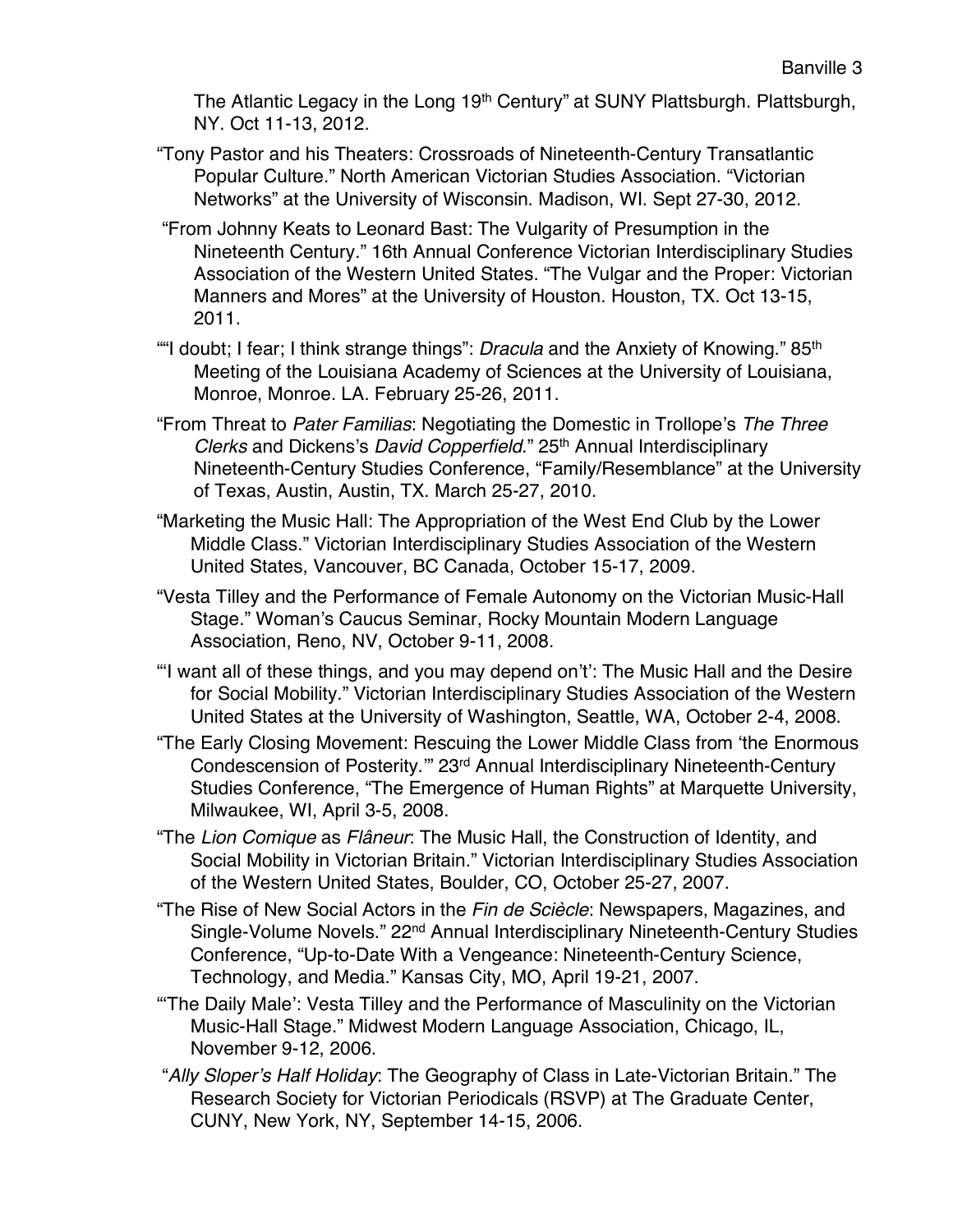- "Making the Literary Field Safe for the Lower Middle Class: Representing the Lower Middle Class in Victorian Novels." Pacific Ancient and Modern Language Association at Reed College, Portland, OR, Nov. 5-7, 2004.
- "From Music Hall Stages to Television Screens: Popular Culture: Its Fans and Its Detractors Then and Now." Cultural Studies Association (U.S.) at Northeastern University, Boston, MA, May 5-9, 2004.
- "'Not an Accountant! A Bookkeeper!': Representing the Lower Middle Class from Novels to Sitcoms." Victorian Interdisciplinary Studies Association of the Western United States at University of Texas, Austin, TX, Oct. 9-11, 2003.
- "Middle Class Anxiety, Displacement, and Display in *The Importance of Being Earnest*." Oscar Wilde: The Man, his Writings and his World; Commemorating the Oscar Wilde Centenary, 1854-1900 at Hofstra University, April 27-29, 2000.
- "Wordsworth's Confessions." Louisiana Philological Association Conference at Nicholls State University, Thibodaux, LA, March 12-13, 1999.

### **Rhetoric & Composition**

- "Rhetorical Mapping: Oil, Land, & People in South Louisiana." Conference on College Composition and Communication Annual Convention. Tampa, FL. March 18-21, 2015 with Ja'Deion Johnson and Brittney Courteaux.
- "Rhetorical Mapping: Oil, Land, & People in South Louisiana." Louisiana Academy of Sciences. Nicholls State University, Thibodaux, LA. March 13, 2015, with Ja'Deion Johnson and Brittney Courteaux.
- "Piloting the Brave New World of Developmental Writing: Co-requisite Enrollment at a Regional State University: Another Day, Another Meeting: Integrating Developmental Writing into an Existing FYW Program." 2014 Conference on College Composition and Communication Annual Convention. Indianapolis, IN. March 19-22, 2014.
- "Piloting the Brave New World of Developmental Writing: Co-requisite Enrollment at a Regional State University: Another Day, Another Meeting: Integrating Developmental Writing into an Existing FYW Program." 2013 Council of Writing Program Administrators Conference, Savannah, GA, July 19-21, 2013.
- "Teaching Digital Rhetorics." Louisiana Conference on Language, Literature, and Culture. "Media Technology, and the Imagination" at the University of Louisiana Lafayette. Lafayette, LA. March 29-31, 2012.
- "The Real World as New Media Classroom: Four Takes on Digital Citizenry." Computers & Writing 2011: Writing in Motion: Transversing Public Private Spaces at the University of Michigan, Ann Arbor, MI. May 19-22, 2011, with Catherine C. Braun, Susan H. Delagrange, and Ben McCorkle.
- "Open Source, Open Access, and Commons-Based Peer Production: Creating a Sustainable University Culture." Computers & Writing 2009 at the University of California, Davis, Davis, CA, June 18-21, 2009, with David Blakesley and Charlie Lowe.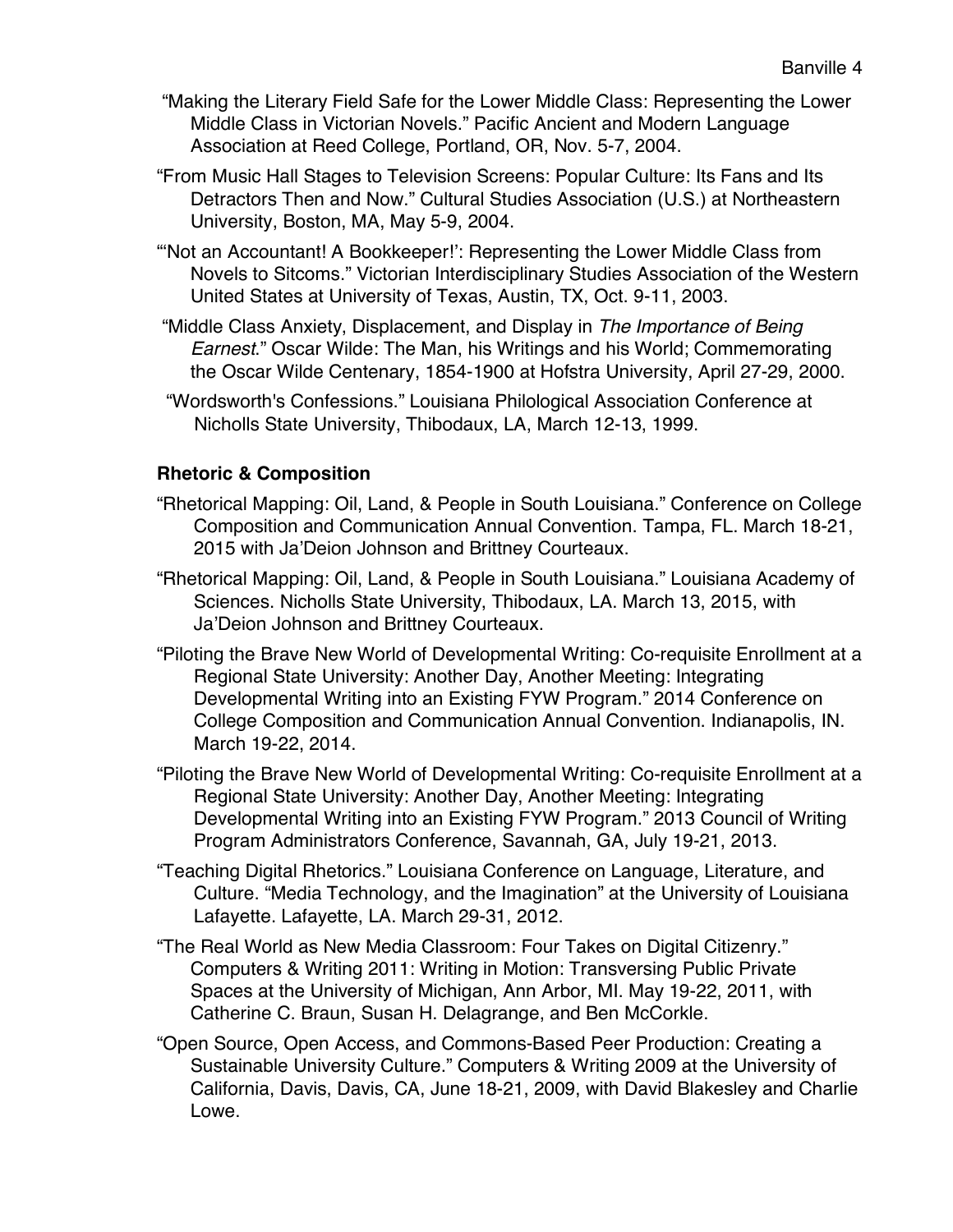- "Engaging the Open Source Community: Rhetoric, Usability, and Pedagogy (An Open Forum)." Computers & Writing 2008 at the University of Georgia, Athens, GA, May 21-25, 2008, with Ben McCorkle and Jason Palmeri.
- "Process and Product: New Media in Writing-Intensive Courses." Celebrating Teaching Day, Center for the Enhancement of Teaching and Learning, Georgia Institute of Technology, Atlanta, GA. March 13, 2007. [Invited Talk.]
- "Process and Product: New Media and the First-Year Writing Classroom." Library East Commons Grand Opening, Georgia Institute of Technology, Atlanta, GA, September 19, 2006. [Invited Talk.]
- "Is There a Wiki in this Class?" 22nd Annual Computers & Writing Conference at Texas Tech University, Lubbock, TX, May 25-28, 2006.
- "Can We Talk? Computer-Mediated Communication in a Classroom Setting." Humanities in the 21st Century Colloquium, Humanities Computing Advisory Committee at Ohio State University, Columbus, OH, May 6, 2003.

# **Invited Talks**

- "Bram Stoker: *Dracula* and Beyond." The Southern Louisiana Chapter of Romance Writers of America. New Orleans, LA. October 19, 2013.
- "Research in Rhetoric & Composition." Greater New Orleans Writing Project. University of New Orleans, New Orleans, LA. June 12, 2013.

# **Fellowships & Grants**

- Student Technology Fee Grant, Nicholls State University. \$35,538.00. Upgrade to the Languages and Literature computer classroom sin PEL 120, 131, & 206 and the Department's mobile computer carts. December 2013.
- Student Technology Fee Grant, Nicholls State University. \$36,205.30. Upgrade to the Languages and Literature computer classroom in PEL 206. November 2012.
- Hobby Family Fund Fellow at the Harry Ransom Center, University of Texas at Austin. \$3,000. Research the business and personal papers of Tony Pastor. June 2012.
- Student Technology Fee Grant, Nicholls State University. \$37,509.70. Upgrade to the Languages and Literature computer classroom in PEL 120. April 2012.
- Student Technology Fee Grant, Nicholls State University. \$38,355.20. Upgrade to the Languages and Literature computer classroom in PEL 131. April 2011.
- Dean's Library and Equipment Grant, Nicholls State University. \$6,100.00. Upgrade faculty computers and equipment for Languages and Literature's Multimedia Project Studio. April 2011.
- Student Government Grant, Nicholls State University. \$418.29.Assisted undergraduate student Gavin Johnson in applying for the grant. Large flat bed scanner for Languages and Literature's Multimedia Project Studio. March 2011.
- Marion L. Brittain Postdoctoral Fellow, School of Literature, Media, & Communication, Georgia Institute of Technology, 2005-2008.
- Department of English Two-Chapter Dissertation Fellowship, Ohio State University,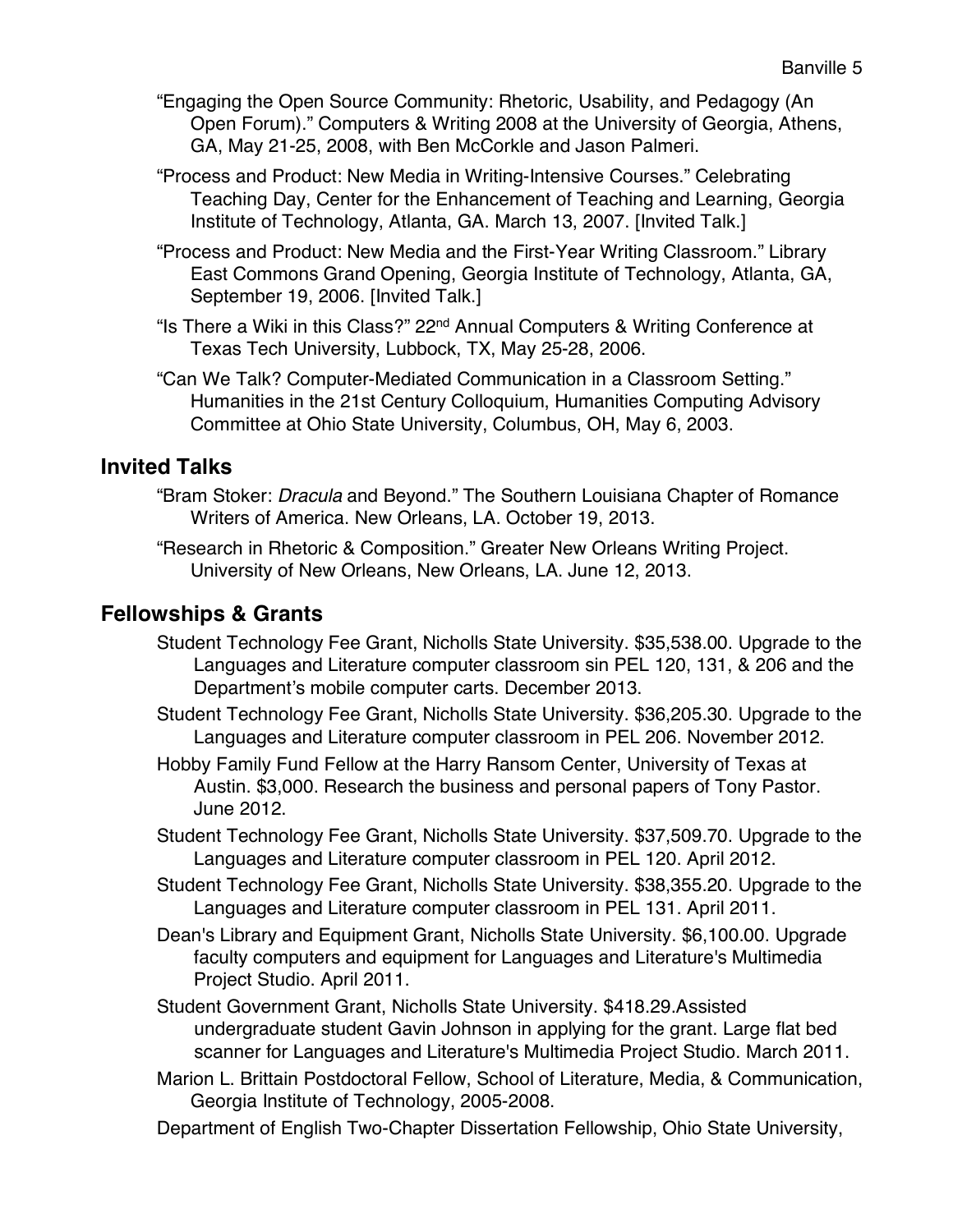Winter 2005.

- College of Humanities Graduate Research Small Grants Fund, Ohio State University, Winter 2004.
- Council of Graduate Students Edward Ray Travel Award for Scholarship and Service, Ohio State University, Fall 2003.
- Department of English Summer Fellowship, Ohio State University, Summer 2003.
- Edward P. J. Corbett Dissertation Research Award, Department of English, Ohio State University, Winter 2003.

# **Professional Development**

#### **Workshops Led (Selected)**

- Professional Development Workshop Series, Department of Languages & Literature, Nicholls State University. Topics include: Responding to Student Writing, Broadening Perspectives: Making Portfolios and Reflective Essays Meaningful, Revising with Purpose: Prompts and Guidelines for Peer Workshops, & Personal Essays: From Prompt to Polish. Ongoing.
- "Responding to Student Writing with Turnitin: More than a Plagiarism Checker." Center for Faculty Engagement, Nicholls State University, Thibodaux, LA. Aug. 27 & 29 and Sept. 16 & 18, 2013.
- "Responding to and Assessing Student Writing." Department of Languages & Literature's pre-Semester Workshop. Nicholls State University, Thibodaux, LA. Aug. 19, 2013.
- "Choosing and Using a Text in ENGL 101/102" Nicholls State University, Thibodaux, LA. Feb. 7, 2013.

### **Conferences/Workshops Attended (Selected)**

- Council of Writing Program Administrators, "Queering the Writing Program." Savannah, GA. July 14-21, 2013.
- 17th Annual Conference of the Victorian Interdisciplinary Studies Association of the Western United States. "Victorian Transnationalism: The Atlantic Legacy in the Long 19<sup>th</sup> Century" at SUNY Plattsburgh. Plattsburgh, NY. Oct 11-13, 2012.
- North American Victorian Studies Association. "Victorian Networks" at the University of Wisconsin. Madison, WI. Sept 27-30, 2012.
- Council of Writing Program Administrators, "Writing Directions: Connecting Literacies, Languages, and Localities." Albuquerque, NM. July 15-22, 2-012.
- Computers & Writing 2011: Writing in Motion: Transversing Public Private Spaces at the University of Michigan, Ann Arbor, MI. May 19-22, 2011.

## **Awards**

- Lorio Endowed Professor of Languages & Literature, Nicholls State University, Fall 2014-Present.
- Apple Award, Outstanding Faculty Support for Student Activities, Nicholls State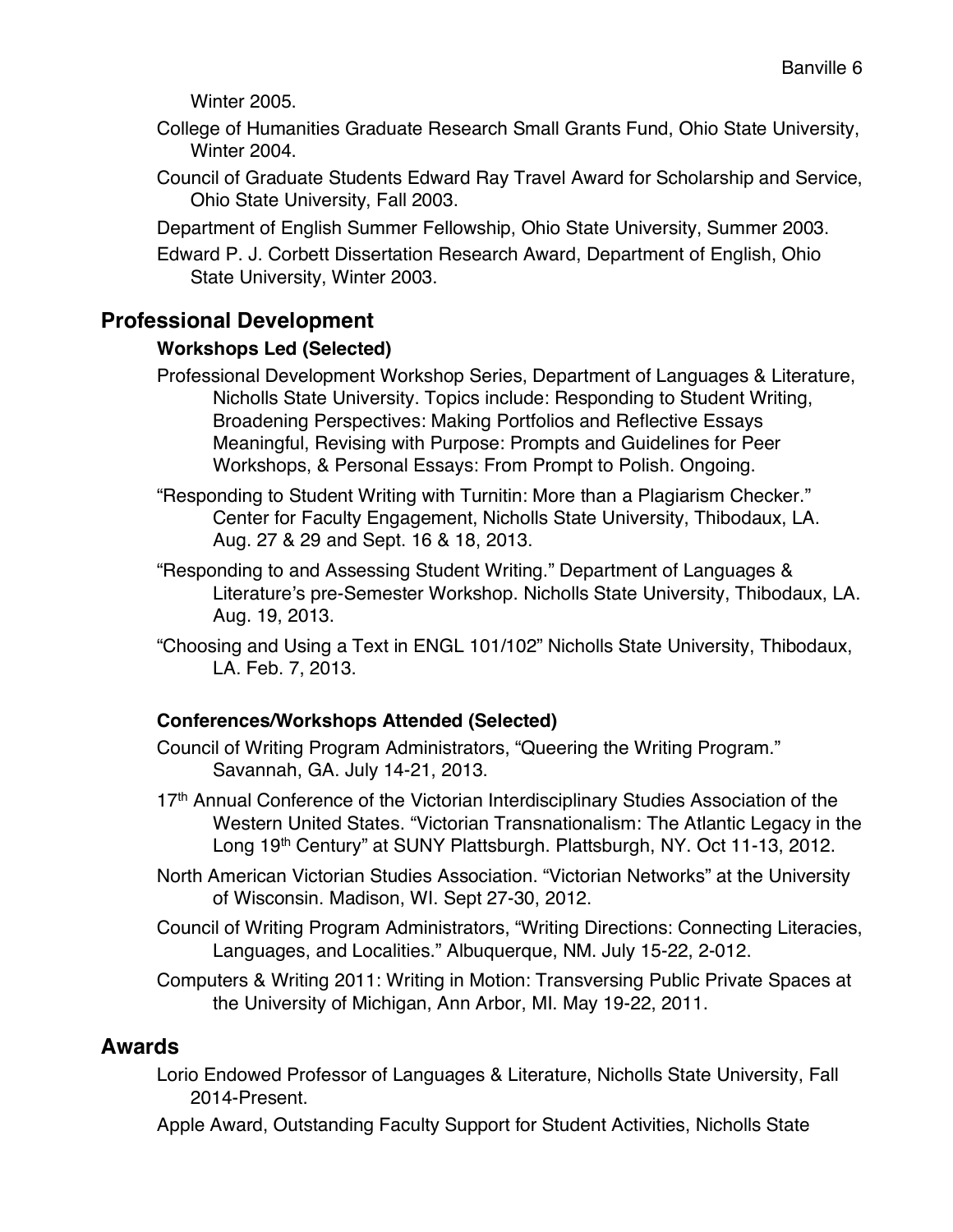University, Fall 2014.

- Preparing Future Faculty (PFF) Fellow, Ohio State University, Fall 2003—Spring 2004.
- Eric Walborn Award for Excellence in Computer-Assisted Teaching, Department of English, Ohio State University, Academic Year 2001—2002.

# **Administration**

- Writing Program Administrator, Department of Languages & Literature, Nicholls State University, Summer 2012-Present.
- Co-Writing Program Administrator, Department of Languages & Literature, Nicholls State University, Spring 2012.
- Coordinator of Electronic Pedagogy, School of Literature, Communication, & Culture, Georgia Institute of Technology, Fall 2007-Summer 2008.
- Assistant Coordinator, Online Writing Center, Center for the Study & Teaching of Writing, Ohio State University, Spring 2005—Summer 2005.
- Interim Assistant Director, Digital Media Project (formally Computers in Composition & Literature (CCL)), Ohio State University, Winter 2002—Fall 2002.
- Staff Member, Digital Media Project (formally Computers in Composition & Literature (CCL)), Ohio State University, Summer 2001—Fall 2001 and Winter 2003— Spring 2003.
- Writing Consultant, Reading/Writing Center, Florida State University, Summer 1999 and Spring 2000. Developed the Center's online tutoring program and worked as a face-to-face and online writing consultant.
- English Department Literature Colloquium Graduate Assistant, Florida State University, Fall 1999.

# **Department & University Service**

Member, Faculty Senate, Nicholls State University, Fall 2015-Present.

- Member, Distance Education Committee, Nicholls State University, Fall 2015- Present.
- Member, General Education Assessment Committee, Nicholls State University, Spring 2012-Spring 2014.
- Member, Arts & Sciences Dean Search Committee, Nicholls State University, Fall 2011-Spring 2012.
- Chair, Assessment Committee, Department of Languages & Literature, Nicholls State University, Fall 2014-Present.
- Chair, Grants Committee, Department of Languages & Literature, Nicholls State University, Fall 2010-Present.
- Chair, Rhetoric and Writing Committee, Department of Languages & Literature, Nicholls State University, Fall 2011-Present.
- Chair, Technology Committee, Department of Languages & Literature, Nicholls State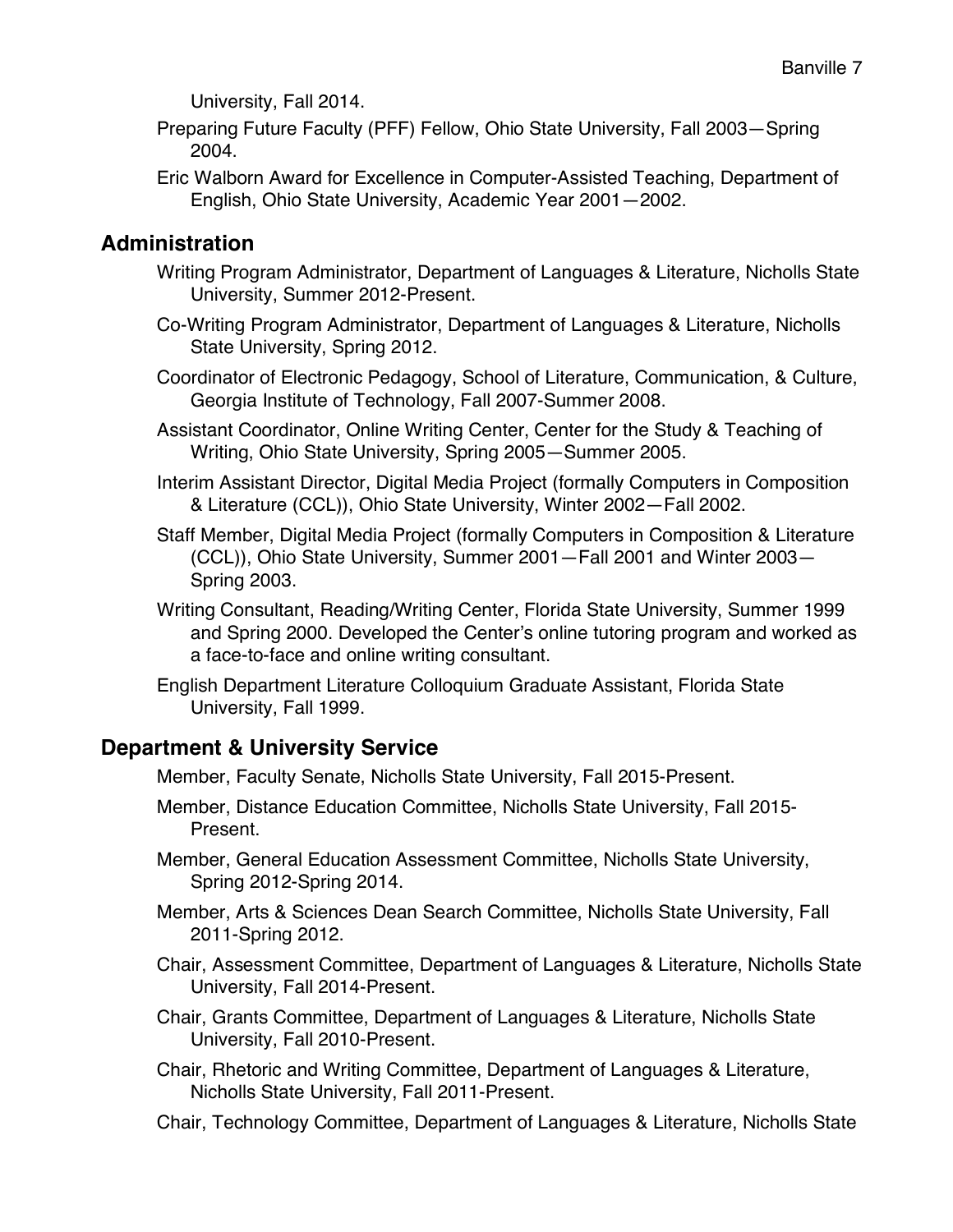University, Fall 2010-Present.

- Publications Committee, Department of Languages & Literature, Nicholls State University, Fall 2012-Present.
- Member, Fletcher Lecture Series, Nicholls State University, Fall 2010-Present.
- Advisor, Nicholls State Cycling Club, Nicholls State University, Fall 2011-Present.
- Mentor, Core Writing Program, Department of English, University of Nevada, Reno, Fall 2008—Spring 2010.
- Writing & Communication Committee, School of Literature, Communication, & Culture, Georgia Institute of Technology, Fall 2007—Summer 2008.
- Faculty Partner, the Freshman Experience, Georgia Institute of Technology, Winter 2008—Summer 2008.
- Graduate Employees & Student Organization, Steering Committee, Ohio State University, Summer 2004—Summer 2005.
- English Graduate Student Organization, Technology Committee, Department of English, Ohio State University, Fall 2003—Summer 2005.
- English Graduate Student Organization, Steering Committee, Department of English, Ohio State University, Fall 2002—Summer 2003.
- Pedagogy & Literature Discussion Group, Department of English, Ohio State University, Convener and Listserv Manager, Fall 2002—Summer 2005.
- Peer Mentor, Department of English, Ohio State University, Winter-Spring 2001.
- Electronic Media Committee, English Department, Florida State University, Graduate Student Representative, Fall 1999—Spring 2000.
- Senior Editor, *International Quarterly*, Fall 1998—Spring 2000.
- Content Editor/Coordinator, Reading/Writing Center Online, Florida State University, Fall 1999—Spring 2000. <http://english.fsu.edu/rwc/>
- Web Designer, Fiction Collective Two, Fall 1999–Spring 2000. <http://fc2.fsu.edu/>

Electronic Editor, *. . . Ellipsis . . . The English Department Newsletter*, Florida State University, Fall 1998—Spring 1999. <http://english.fsu.edu/ellipsis/>

## **Editorial**

- Faculty Editor, *Chénier: The Nicholls Undergraduate Humanities Review*, Thiboduax, LA, 2014-Present.
- Editor, *Gris-Gris: An Online Journal of Literature, Culture, and the Arts*, Thibodaux, LA States, 2011-Present.

## **Service to the Profession**

Board Member, Victorian Interdisciplinary Studies Association of the Western United States, 2009-Present.

Consultant, Digital Archive of Literacy Narrative, Ohio State University, 2014-Present. Chair, Women's Caucus Breakfast featuring Jan Whitt's "How and Why the News Media Scare Women." Rocky Mountain Modern Language Association, October